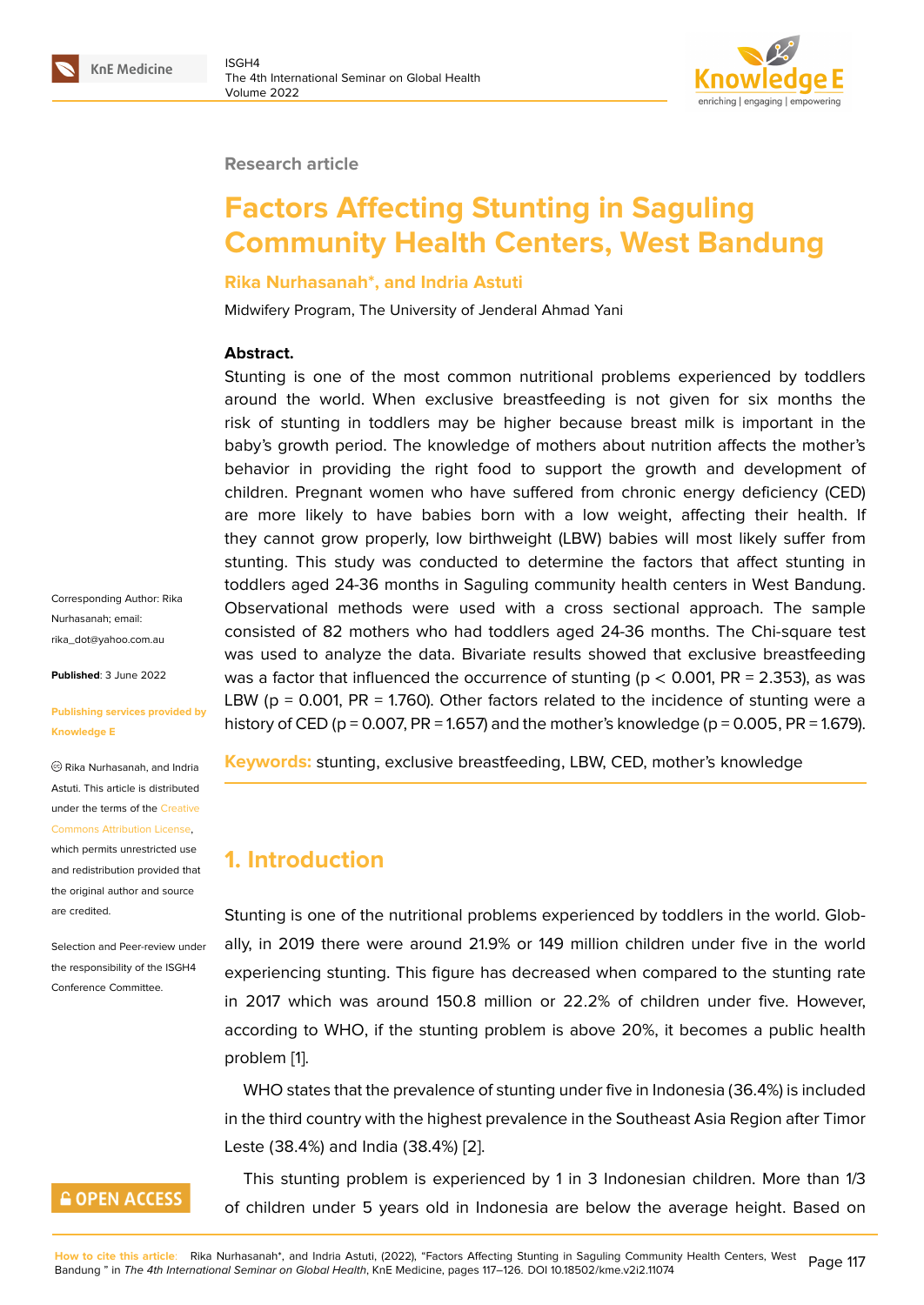the results of the Integrated Toddler Nutrition Status (SSGBI) survey by the Indonesian Ministry of Health's Balitbangkes in 2019, it is known that the proportion of stunting in Indonesia is 27.67. The highest proportion of stunting was found in NTT, West Sulawesi, and NTB. For the province of West Java, it is below the average proportion of Indonesia, which is 26.21 [3]. In 2018, the percentage of very short and short toddlers aged 0-59 months in Indonesia was 11.5% and 19.3%, respectively. This condition increased from the previous year, namely 9.8% and 19.8%. West Java Province occupies stunting rates with a percenta[ge](#page-8-2) incidence of 13.2% very short toddlers and 15.9% short toddlers. West Bandung Regency is one of the districts with a fairly high incidence of stunting, namely 10,487 stunting events [3].

Stunting is a chronic condition that describes stunted growth due to long-term malnutrition. Stunting according to the WHO Child Growth Standard is based on an index of body length compar[ed](#page-8-2) to age (PB/U) or height compared to age (TB/U) with a limit (z-score) of less than -2 SD [4]. Stunting is caused by two factors, namely directly and indirectly. Directly, namely exclusive breastfeeding, infectious diseases, food intake, and birth weight. And which is an indirect factor of parental education, parental occupation, and family economic status.

Growth and development in infancy requires a balanced and relatively large intake of nutrients. However, a baby's ability to eat is limited by the state of his digestive tract which is still in the maturation stage. The only food that suits the condition of the baby's digestive tract and meets the needs for the first months is breast milk [5]. One of the causes of stunting in toddlers is unbalanced foof intake. Unbalanced food intake is included in exclusive breastfeeding that is not given for 6 months. Children who do not get exclusive breastfeeding are at higher risk for lack of nutrients [ne](#page-8-3)eded for the growth process. Impaired growth will result in the occurrence of stunting in children [6]. According to Fitri's research, there has been a significant correlation between exclusive breast milk and the stunting of toddlers in Lima Puluh Community Health Center, in which 41.8% of those not exclusively breast-milk children stunting [7].

Pregnant women during pregnancy need special attention at this important period. Pregnant women are one of the groups that are vulnerable to nutrition. Nutritional intake of pregnant women is very influential on fetal growth. Good nutritio[na](#page-9-0)l status in pregnant women can prevent the occurrence of low birth weight (LBW) and stunting (short).The high rate of malnutrition in pregnant women has contributed to the high number of LBW in Indonesia which is estimated to reach 350,000 babies every year. Malnutrition that occurs in first trimester pregnant women can cause the fetus to die and the baby to be born prematurely. If malnutrition occurs in the second and third trimesters, the fetus can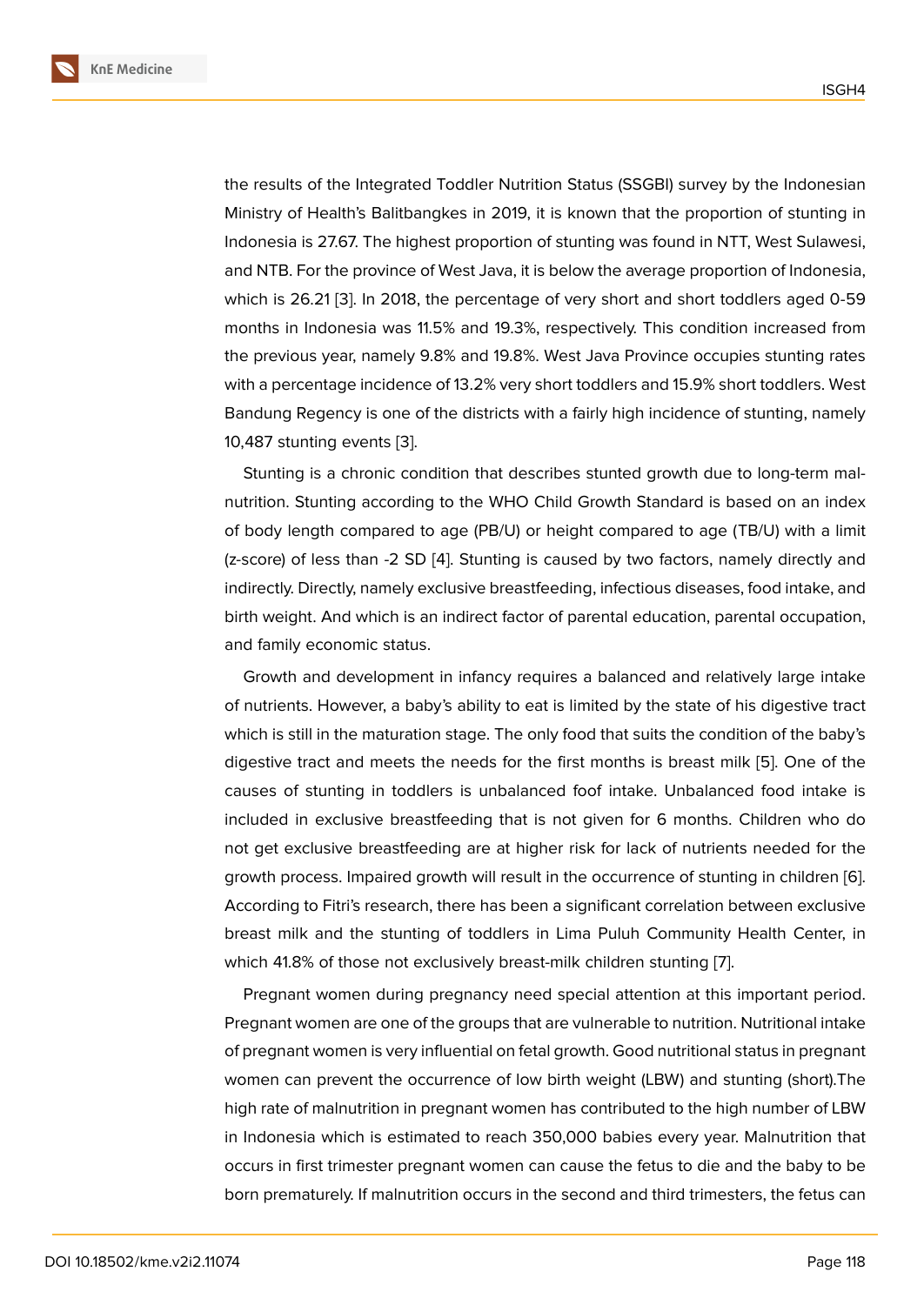be stunted and do not develop according to the gestational age of the mother. Poor fetal growth of pregnant women with CED will produce babies with low birth weight (LBW). A pregnant woman will give birth to a healthy baby if the level of health and nutrition is in good condition [8]. According to Fitri's research, there has been a significant correlation between LBW and the stunting, in which 72,7% of LBW have stunting [7]. Pregnant women with malnutrition cause the fulfillment of nutrition to the fetus to be reduced so that children bo[rn](#page-9-1) can be at risk of stunting. Ruaida & Soumokil's research showed that mothers with a history of 57.89% CED resulted in stunting in children an[d](#page-9-0) were 4.85 times more likely to cause stunting in children compared to mothers who did not [8].

Another factor that affect of stunting is mother's knowledge. Based on the results of Septamarini's research in the Journal of Nutrition College in 2019 said that mothers with low knowledge had a 10.2 times greater risk of children experiencing stu[nt](#page-9-1)ing compared to mothers with sufficient knowledge. Knowledge is the result of "knowing" and this occurs after people have sensed a certain object. Sensing occurs through the five human senses, namely the senses of sight, hearing, smell, taste, and touch. Most of human knowledge is obtained through the eyes and ears [9].

Based on the description above, it showed that the factors for stunting are not giving exclusive breastfeeding, low birth weight, mothers with a history of CED, and mother's knowledge. Therefore, in an effort to find out an[d](#page-9-2) understand how these factors affect stunting, the researchers are interested in conducting research on the relationship between exclusive breastfeeding, low birth weight, history of CED, and mother's knowledge with the incidence of stunting in toddlers. The aim of the study was to determine the factors that affect the incidence of stunting in toddlers aged 24-36 months at the Saguling Community Health Center, West Bandung.

### **2. Methods**

### **2.1. Study design**

The design of this study is a survey method with a cross sectional approach which was carried out at the Saguling Community Health Centers in March-August 2021.

#### Sample

The sample used in this study were 82 respondents, namely mothers who have toddlers aged 24-36 months. Inclusion criteria were children with stunting, aged 24-36 months, born at term, mothers were willing to be respondents. The sampling technique used is purposive sampling.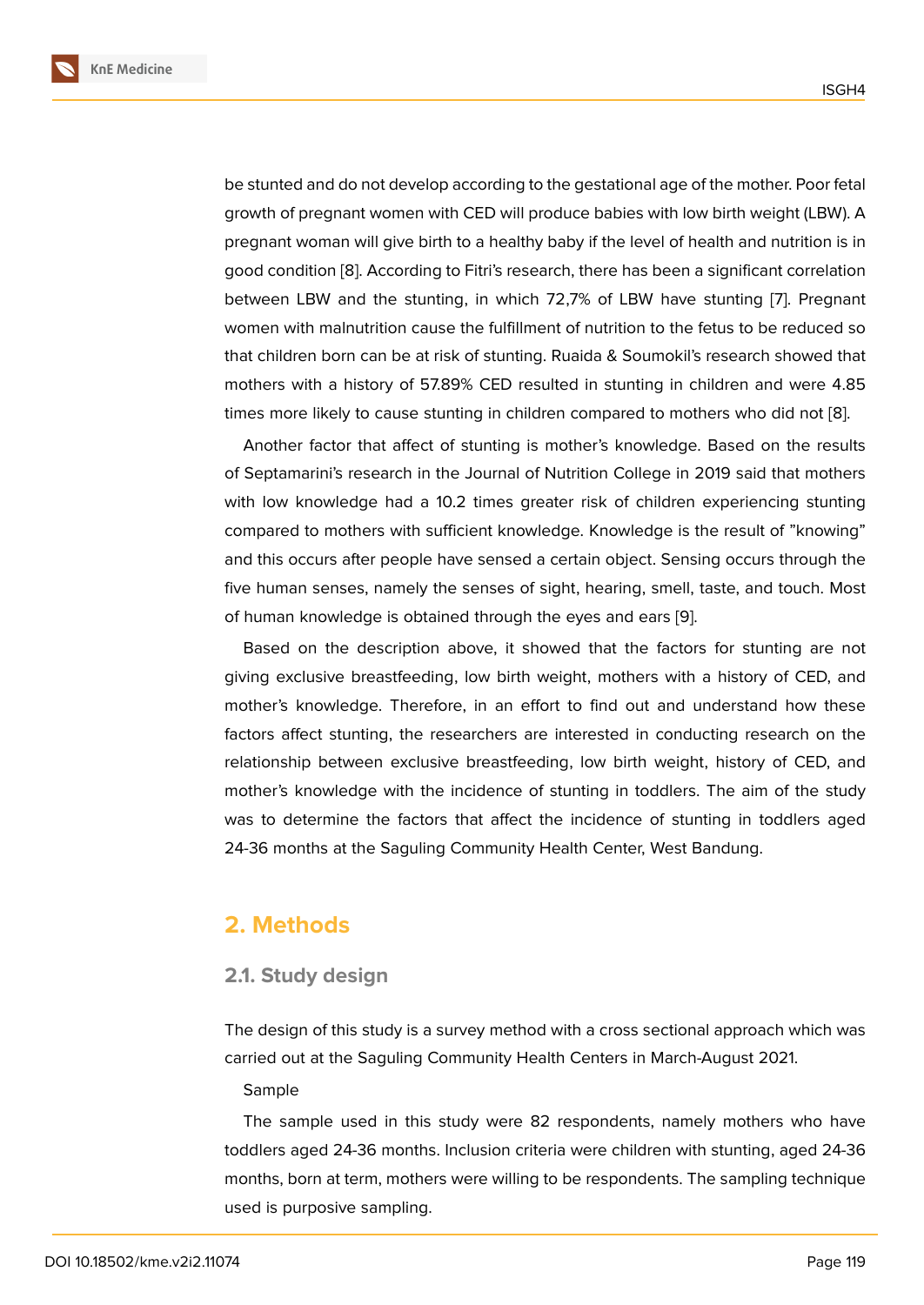

Toddlers with exclusive breastfeeding are seen from exclusive breastfeeding for 6 months. Toddlers with LBW are seen from birth weight less than 2500 g.

Data collection procedure

Samples were obtained from mothers with stunting toddlers who came to the puskesmas, were willing to become respondents by filling out the questionnaire given. Respondents are guaranteed the confidentiality of their data.

### **2.3. Data analysis**

Univariate data analysis to see the description of respondent characteristics and frequency distribution, the magnitude of the proportion of each variable. Data is normally distributed. Bivariate analysis using chi square to see the relationship between exclusive breastfeeding, low birth weight, history of CED, and mother's knowledge with the incidence of stunting. Data were analyzed using SPSS.

# **3. Results**

#### **3.1. Univariate Analysis**

Based on table 1 above, it can be seen that the toddlers based on gender in this study were mostly female as many as 49 toddlers (59.8%) and toddlers with male sex as many as 33 toddlers (40.2%). The characteristics of the work of most of the mothers are not working as many as 47 people (57.3%) and working mothers as many as 35 people (42.7%).

The frequency distribution of children under five who were not exclusively breastfed (64.6%) was higher than that of children who were given exclusive breastfeeding (35.4%). The distribution of the frequency of toddlers who are not LBW (64.6%) is more than that of toddlers who are LBW (35.4%). The frequency distribution of mothers with CED (56.1%) was higher than mothers without CED (43.9%). The frequency distribution of low maternal knowledge (53.7%) is more than high maternal knowledge (46.3%). The distribution of the frequency of stunting (64.6%) was higher than that of non-stunted (35.4%).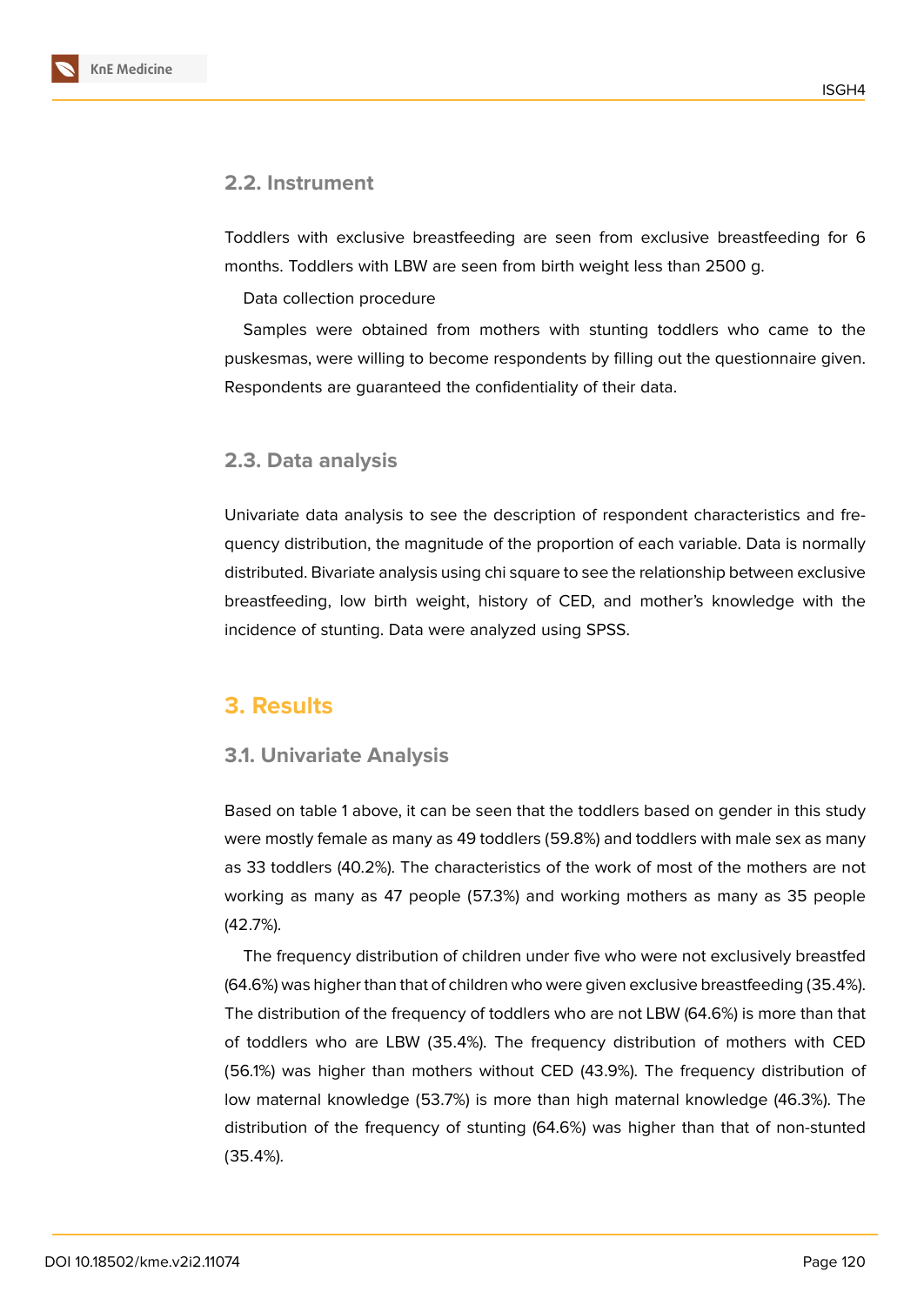| <b>No</b> | <b>Variable</b>                | f                  | %    |  |  |  |  |  |  |  |
|-----------|--------------------------------|--------------------|------|--|--|--|--|--|--|--|
| 1         | <b>Toddler Gender</b>          |                    |      |  |  |  |  |  |  |  |
|           | Male                           | 33                 | 40.2 |  |  |  |  |  |  |  |
|           | Female                         | 49                 | 59.8 |  |  |  |  |  |  |  |
| 2         | <b>Mother's Job</b>            |                    |      |  |  |  |  |  |  |  |
|           | Work                           | 35                 | 42.7 |  |  |  |  |  |  |  |
|           | Does not work                  | 47                 | 57.3 |  |  |  |  |  |  |  |
| 3         | <b>Exclusive Breastfeeding</b> |                    |      |  |  |  |  |  |  |  |
|           | No Exclusive Breastfeeding     | 53                 | 64.6 |  |  |  |  |  |  |  |
|           | Exclusive breastfeeding        | 29                 | 35.4 |  |  |  |  |  |  |  |
| 4         | <b>LBW</b>                     |                    |      |  |  |  |  |  |  |  |
|           | <b>LBW</b>                     | 29                 | 35.4 |  |  |  |  |  |  |  |
|           | Non LBW                        | 53                 | 64.6 |  |  |  |  |  |  |  |
| 5         |                                | <b>CED history</b> |      |  |  |  |  |  |  |  |
|           | <b>CED</b>                     | 46                 | 56.1 |  |  |  |  |  |  |  |
|           | Non CED                        | 36                 | 43.9 |  |  |  |  |  |  |  |
| 6         | <b>Mother's Knowledge</b>      |                    |      |  |  |  |  |  |  |  |
|           | Low                            | 44                 | 53.7 |  |  |  |  |  |  |  |
|           | High                           | 38                 | 46.3 |  |  |  |  |  |  |  |
| 7         |                                | <b>Stunting</b>    |      |  |  |  |  |  |  |  |
|           | Stunting                       | 53                 | 64.6 |  |  |  |  |  |  |  |
|           | Non Stunting                   | 29                 | 35.4 |  |  |  |  |  |  |  |

Table 1: Frequency Distribution of Respondents' Characteristics and Research Variables.

### **3.2. Bivariate Analysis**

Table 2: The Relationship between Exclusive Breastfeeding and Stunting.

| <b>Exclusive</b><br>breastfeeding                 | <b>Stunting</b> |      |                     |      | <b>Total</b> |      | P-value | <b>PR</b> |
|---------------------------------------------------|-----------------|------|---------------------|------|--------------|------|---------|-----------|
|                                                   | <b>Stunting</b> |      | <b>Non Stunting</b> |      |              |      |         |           |
|                                                   |                 | %    | f                   | %    | f            | %    |         |           |
| Exclusive 43<br><b>No</b><br><b>Breastfeeding</b> |                 | 52.4 | 10                  | 12.2 | 53           | 64.6 | 0.000   | 2,353     |
| <b>Exclusive</b><br>breastfeeding                 | 10              | 12.2 | 19                  | 23.2 | 29           | 35.4 |         |           |
| Total                                             | 53              | 64.6 | 29                  | 35.4 | 82           | 100  |         |           |

Based on table 2 above, it can be seen that toddlers who experience stunting are more common in toddlers who are not given exclusive breastfeeding, which is 52.4% compared to toddlers who are given exclusive breastfeeding (12.2%) with a p-value of 0.000 and a PR of 2.353. This shows that exclusive breastfeeding has an effect on the incidence of stunting. Toddlers who were not given exclusive breastfeeding were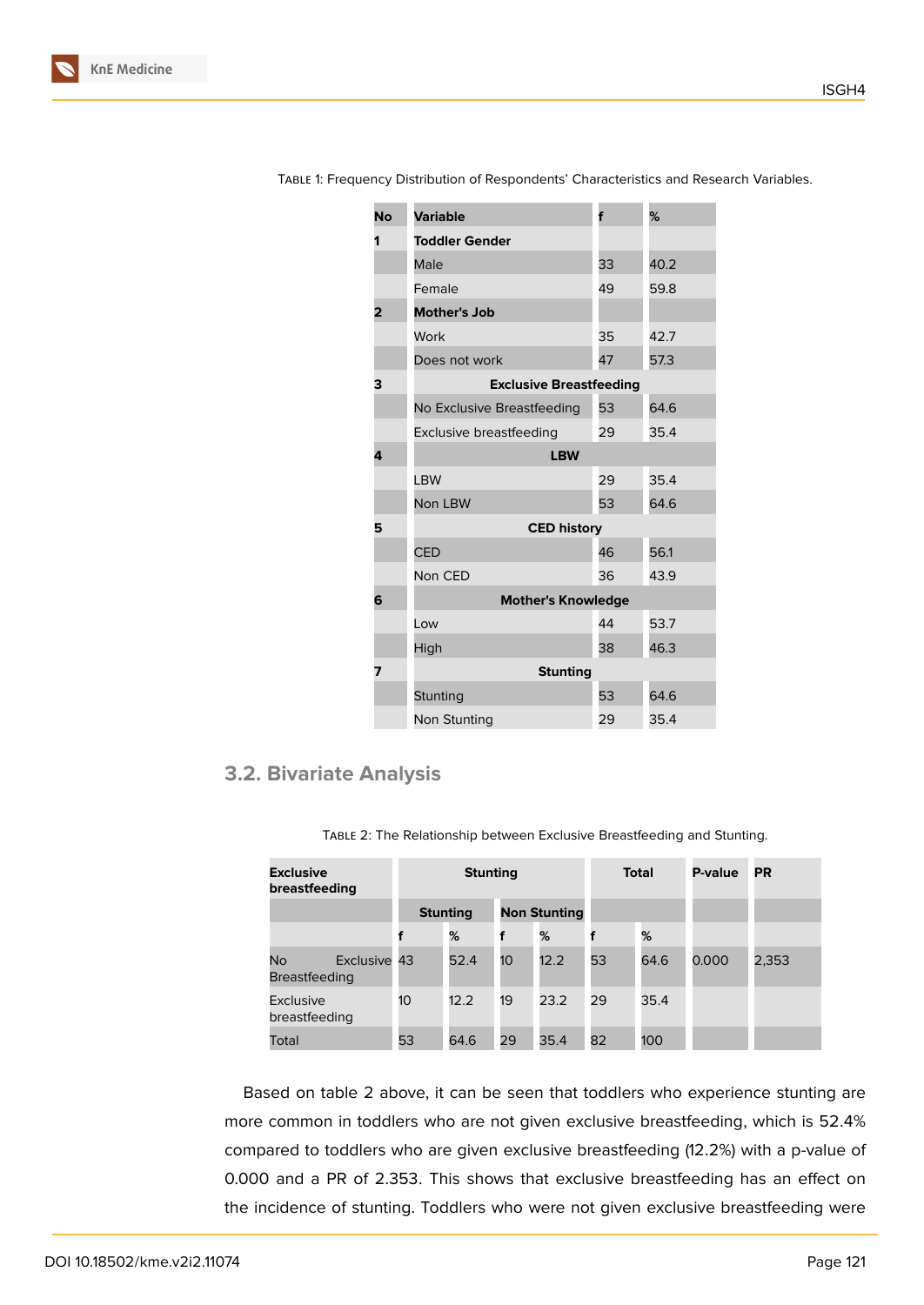| <b>LBW</b> |    | <b>Stunting</b> |    |                     |    | <b>Total</b> |       | <b>PR</b> |  |
|------------|----|-----------------|----|---------------------|----|--------------|-------|-----------|--|
|            |    | <b>Stunting</b> |    | <b>Non Stunting</b> |    |              |       |           |  |
|            |    | %               |    | %                   |    | %            |       |           |  |
| <b>LBW</b> | 26 | 31.7            | 3  | 3.7                 | 29 | 35.4         | 0.001 | 1,760     |  |
| Non LBW    | 27 | 32.9            | 26 | 31.7                | 53 | 64.6         |       |           |  |
| Total      | 53 | 64.6            | 29 | 35.4                | 82 | 100          |       |           |  |

2,353 times more likely to experience stunting compared to toddlers who were given exclusive breastfeeding.

Table 3: The Relationship between LBW and Stunting.

Based on table 3 above, it can be seen that toddlers who experience stunting are more common in toddlers who are not LBW, which is 32.9% compared to toddlers who are LBW (31.7%) with a p-value of 0.001 and a PR of 1.760. These results indicate that children with low birth weight have an effect on the incidence of stunting. Toddlers with LBW are 1,760 times more likely to experience stunting than toddlers who are not LBW.

**CED history Stunting Total P-value PR Stunting Non Stunting f % f % f %** CED 36 43.9 10 12.2 46 56.1 0.007 1,657 Non CED 17 20.7 19 23.2 36 43.9 Total 53 64.6 29 35.4 82 100

Table 4: The Relationship between CED History and Stunting.

Based on table 4 above, it can be seen that children under five who experience stunting are more common in mothers with a history of CED, which is 43.9% compared to mothers with no history of CED (20.7%) with a p-value of 0.007 and a PR of 1.657. These results indicate that mothers with a history of CED have an effect on the incidence of stunting. Mothers with CED during pregnancy were 1,657 times more likely to have children with stunting than mothers who did not.

| Mother's<br><b>Knowledge</b> | <b>Stunting</b> |      |                     |      | Amount |      | <b>P-value</b> | <b>PR</b> |
|------------------------------|-----------------|------|---------------------|------|--------|------|----------------|-----------|
|                              | <b>Stunting</b> |      | <b>Non Stunting</b> |      |        |      |                |           |
|                              |                 | %    | f                   | %    |        | %    |                |           |
| Low                          | 35              | 42.7 | 9                   | 11   | 44     | 53.7 | 0.005          | 1,679     |
| High                         | 18              | 22   | 20                  | 24.3 | 38     | 46.3 |                |           |
| Total                        | 53              | 64.6 | 29                  | 35.4 | 82     | 100  |                |           |

Table 5: The Relationship between Mother's Knowledge and Stunting.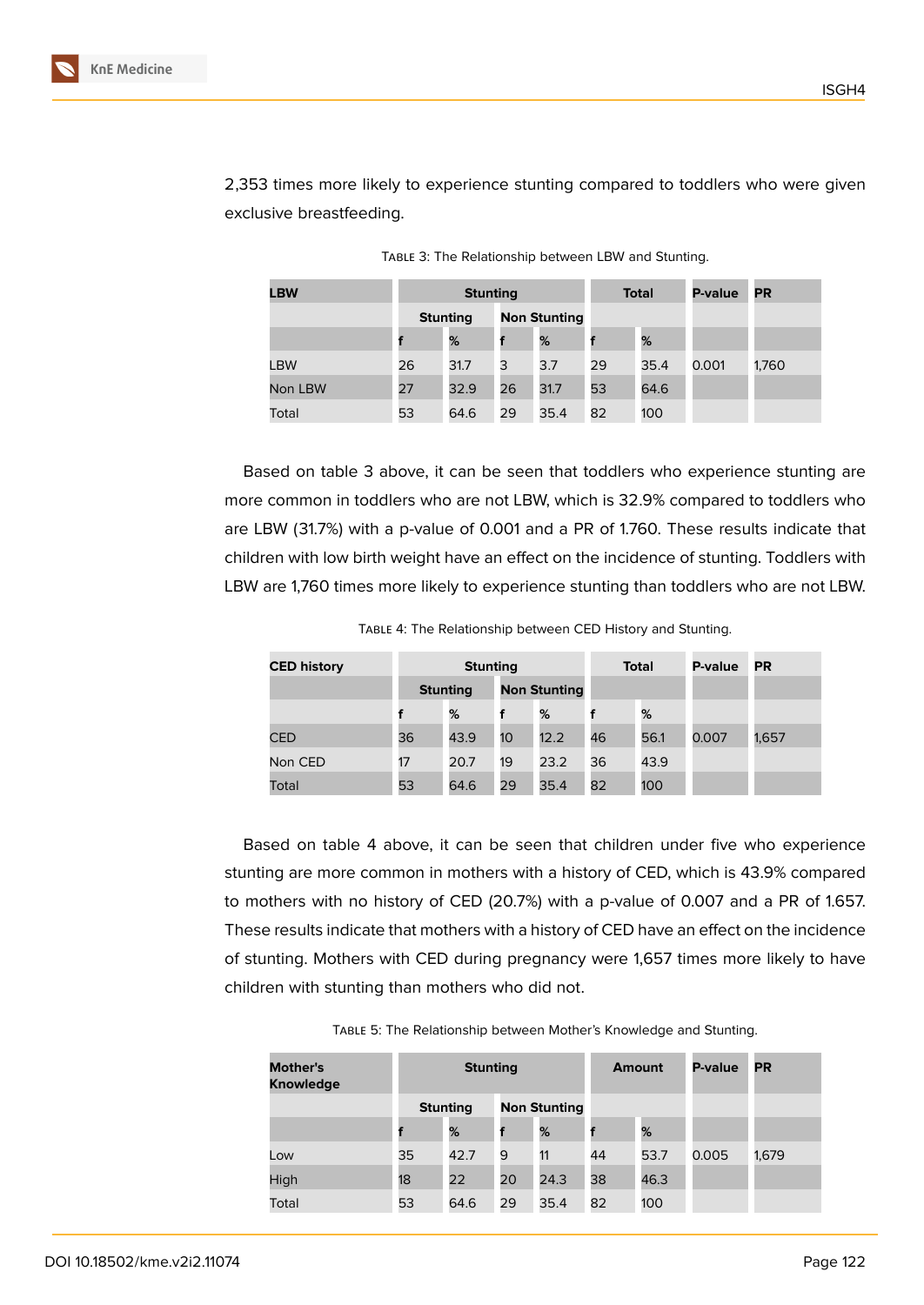Based on table 5 above, it can be seen that under-fives who experience stunting are more common in mothers with low knowledge, namely 42.7% compared to mothers with high knowledge (22%) with p-value of 0.005 and PR 1.679. These results indicate that mothers who have low knowledge have an effect on the incidence of stunting. Toddlers with mothers with low knowledge are 1,679 times more likely to experience stunting than mothers with high knowledge.

## **4. Discussion**

The results of this study indicate that there is a relationship between exclusive breastfeeding and the incidence of stunting in toddlers. This result is in accordance with research conducted by Lestari which stated that there is an effect of exclusive breastfeeding on the incidence of stunting with a p value of 0.000 with an OR of 3.375 which means that toddlers who not given exclusive breastfeeding has a 3.375 times greater risk of experiencing stunting [10]. This study is also the same as the research conducted by Rilyani which stated that exclusive breastfeeding had an effect on stunting with a p-value of 0.001 OR 3.375 [11]. Breast milk is the best food for babies immediately after birth. According to WHO, exc[lus](#page-9-3)ive breastfeeding is breastfeeding only for infants up to the age of 6 months without additional fluids or other foods. Breast milk can be given until the baby is 2 years ol[d.](#page-9-4)

The results showed that LBW affected the occurrence of stunting in toddlers, this was in line with research conducted by Fitri which showed that 72.7% of LBW toddlers experienced stunting. And there is a significant relationship between LBW and the incidence of stunting where p-value 0.000 <0.05 [7]. Other studies also show that children with LBW have a 29.4 times greater chance of experiencing stunting compared to children who are not LBW [8]. Poor nutritional status of mothers during pregnancy can cause toddlers to be born with low birth weight ([LB](#page-9-0)W). Babies born with LBW often have difficulty catching up with their growth (inadequate catch up growth). The risk of growth restriction will be exa[ce](#page-9-1)rbated if the incidence of malnutrition in the fetus is followed by inadequate food intake in the first two years of life. The period in the womb and the first two years of life is very decisive for the incidence of stunting in adulthood [12].

The results showed that mothers who had a history of CED had an effect on the incidence of stunting in toddlers, this is in line with the another research which showed [tha](#page-9-5)t mothers with a history of CED 57.89% resulted in stunting in children and were 4.85 times more likely resulted in stunting in children compared to mothers who did not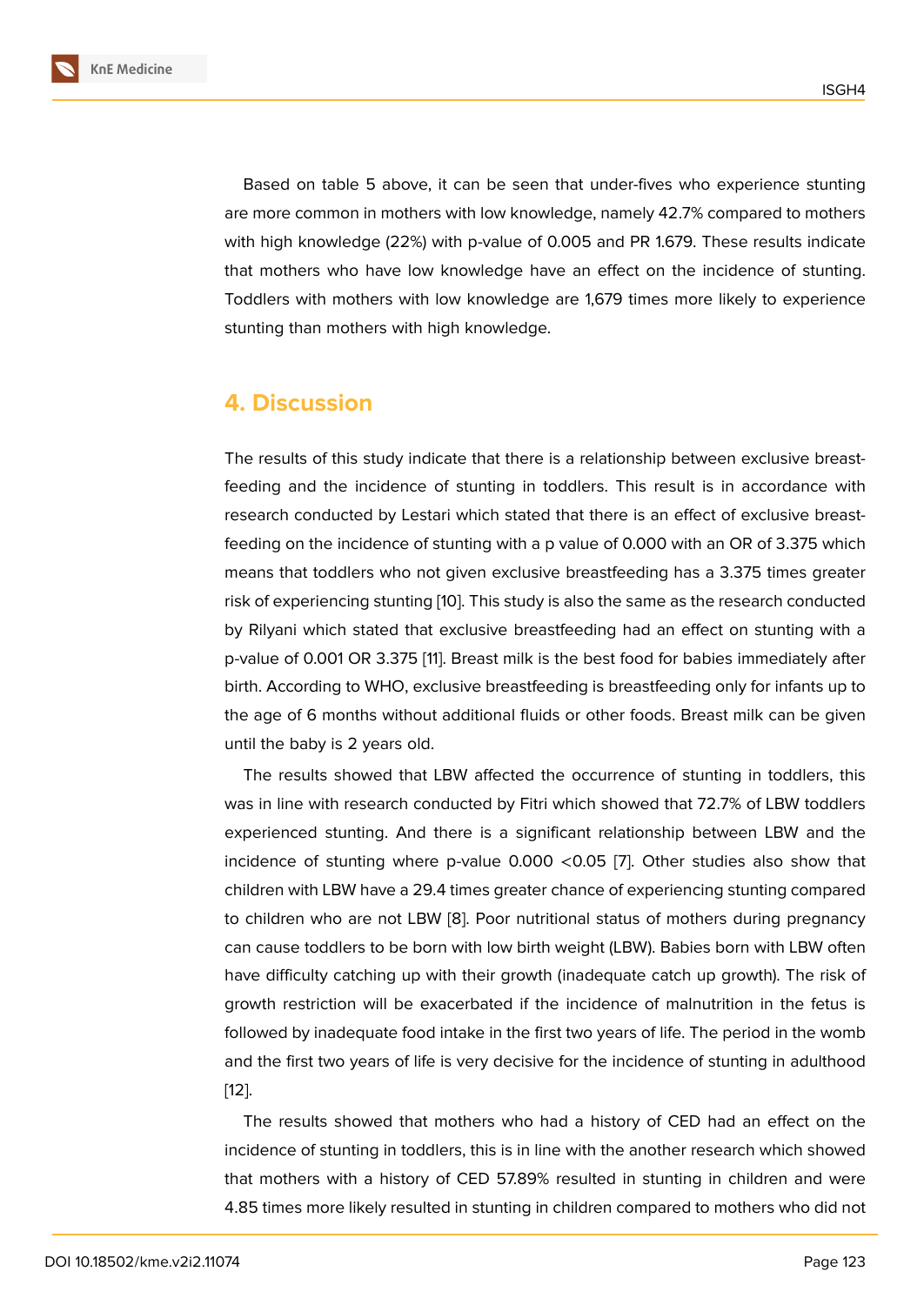have CED [8]. Other studies also show that CED has a significant relationship with the incidence of stunting with a p-value of 0.03 and a 2 times greater risk of increasing the incidence of stunting compared to non-CED [13]. Chronic Energy Deficiency (CED) is a condition [wh](#page-9-1)ere the mother suffers from a chronic (chronic) lack of food which results in health problems for the mother. CED is the nutritional status of mothers in the past who experienced chronic malnutrition which c[an](#page-9-6) cause toddlers to grow up with a short body (stunting) or thin (wasting) as adults [2]. CED is formed due to the failure of the mother to gain weight during pregnancy. Maternal weight gain during the 1st trimester of pregnancy has a very important role, because during this period the fetus and placenta are formed, but failure to gain maternal weig[ht](#page-8-1) in the 2nd and 3rd trimesters will increase the baby with low birth weight (LBW). This is what causes CED which results in a small placental size and a lack of food supply to the fetus. Malnutrition in the mother that is prolonged and sustained during pregnancy will have a worse impact on the fetus than acute malnutrition [14].

The results showed that mothers who had low knowledge had a relationship with the incidence of stunting in toddlers, this is in line with Hapsari's research which states that Mother's knowledg[e o](#page-9-7)f low nutrition is a risk factor for stunting in toddlers with a risk of 3,801 [15]. Other studies also show that there is a relationship between attitudes and knowledge of mothers on the incidence of stunting in children who have just entered elementary school with p value 0.000 <0.05. Mothers who have children aged 1-2 years sh[ow](#page-9-8) as many as 60% of mothers with sufficient knowledge, 30% of mothers with less knowledge, and 10% of mothers with less knowledge [16]. Knowledge is very closely related to education, where it can be assumed that with higher education, people will have wider knowledge. Mother's knowledge about nutrition is the initial process in changing behavior to increase nutrition, so knowled[ge](#page-9-9) is an internal factor that influences behavior change. Mother's knowledge about nutrition will determine the mother's behavior in providing the right food to support the growth and development of children.

In this study, there are limitations that can be taken into consideration, not all factors that influence stunting are studied such as genetics, parenting patterns, environmental sanitation, household income. The data are only examined in a limited time and only to prove the conditions that occurred at the time of the study and changes that may have occurred and will not occur can not be observed.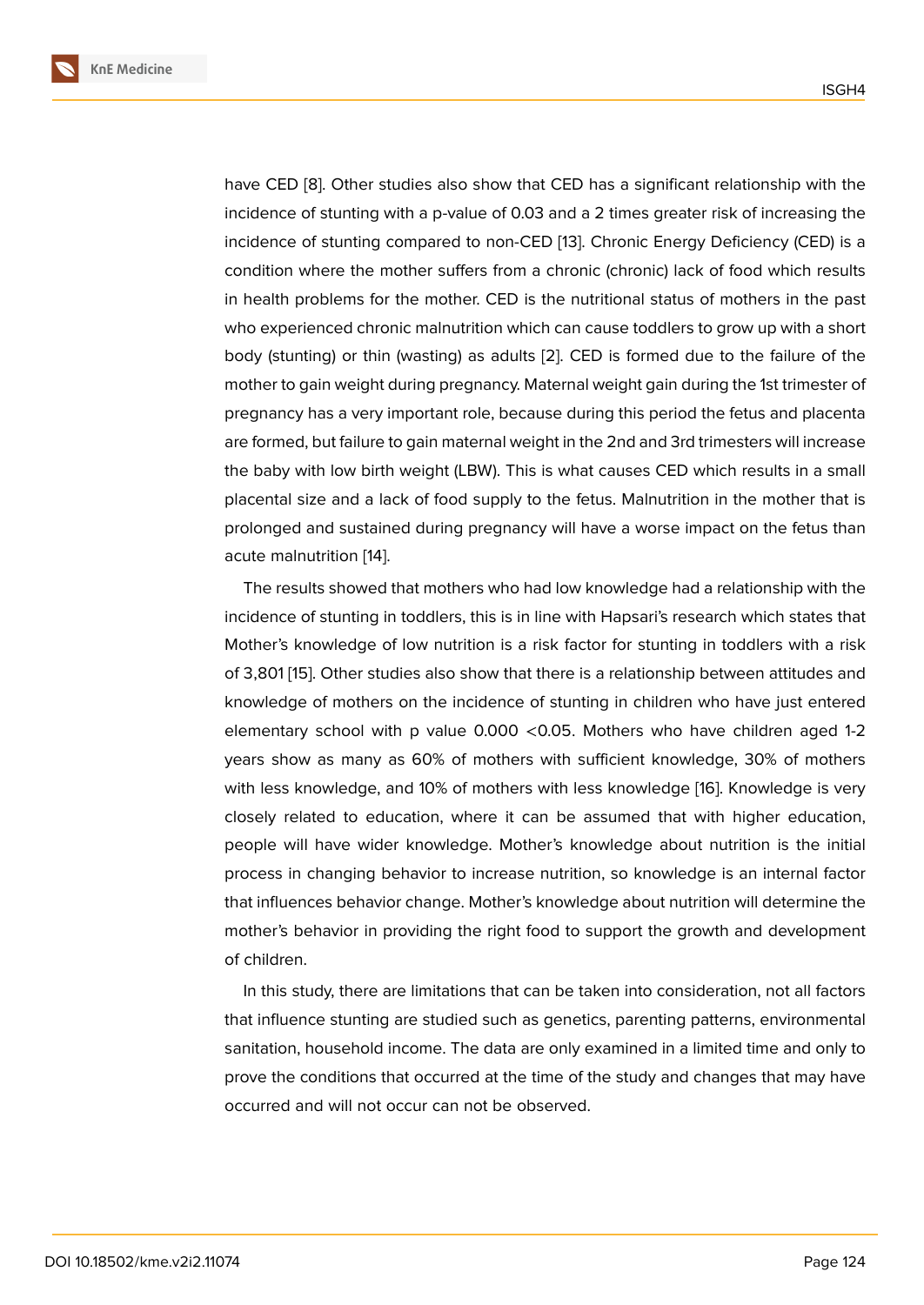

# **5. Conclusions**

Factors that influence stunting are exclusive breastfeeding, low birth weight, history of CED, and mother's knowledge. It is recommended for health workers to provide counseling to the community, especially pregnant women about knowledge related to stunting, exclusive breastfeeding for children, prevention of CED which can lead to low birth weight babies through improving nutritional status by consuming balanced nutrition. Families are expected to provide balanced nutritional intake for children and well-applied parenting patterns to prevent stunting.

# **Acknowledgment**

We thank our study staff and participants from the Saguling Community Health Centers who have toddlers aged 24-36 months.

# **References**

- <span id="page-8-0"></span>[1] Vaivada T, Akseer N, Akseer S, et al. Stunting in childhood: an overview of global burden, trends, determinants, and drivers of decline. The American journal of clinical nutrition. 2020 Sep;112(Supplement\_2):777S-91S.
- <span id="page-8-1"></span>[2] Center for Data and Information of the Indonesian Ministry of Health. The situation of stunting toddlers in Indonesia. Jakarta: Indonesian Ministry of Health; 2018. Available from: https://pusdatin.kemkes.go.id/article/view/18102500001/situasi-balita-pendekdi-indonesia.html
- <span id="page-8-2"></span>[3] Indonesian Ministry of Health. Indonesia health profile 2019. Jakarta: Ministry of Health RI; 2020. Available from: https://pusdatin.kemkes.go.id/resources/download/pusdatin/profil-kesehatanindonesia/Profil-Kesehatan-indonesia-2019.pdf
- [4] Loya RR, Nuryanto N. Pola asuh pemberian makan pada bayi stunting usia 6-12 bulan di Kabupaten Sumba Tengah, Nusa Tenggara Timur. Journal of Nutrition College. 2017;6(1):84-95.
- <span id="page-8-3"></span>[5] Maryunani, A. Child health sciences in midwifery. Jakarta: Media Info Trans; 2010.
- [6] Al-Anshori H, Nuryanto N. Faktor risiko kejadian stunting pada anak usia 12-24 bulan (Studi di Kecamatan Semarang Timur). Journal of Nutrition College. 2013;2(4):675-81.